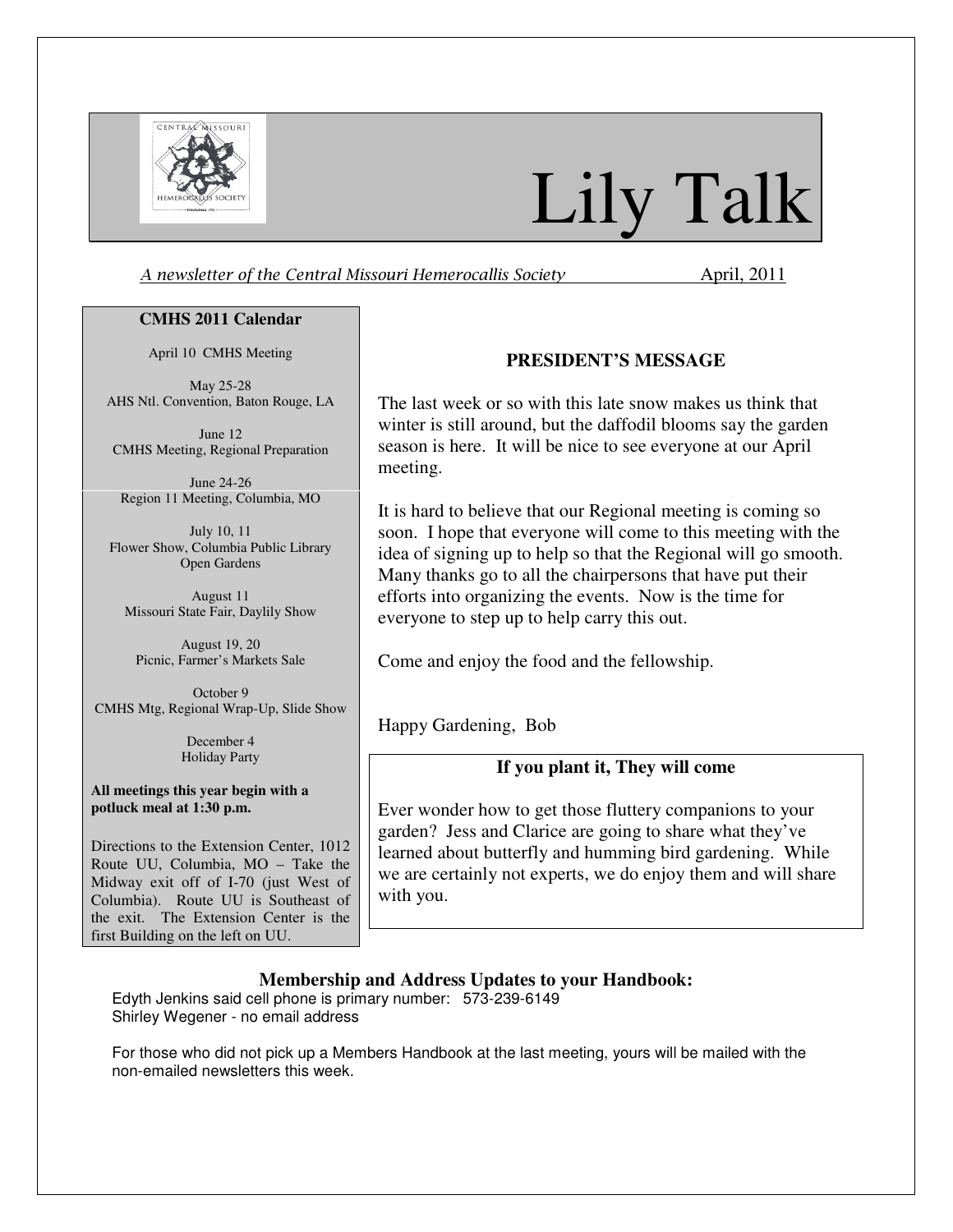## **2011 Summer Regional Update for April**

It is hard to believe as I look out the window at the remains of March's latest snowstorm that our Regional is only a little more than 12 weeks away! Those weeks will pass quickly as our normal spring gardening chores compete with preparations for our big show, so now is the time to build on all our planning efforts.

It is my hope that those of you who have not yet volunteered for a particular job or two will step in where needed. The committees have been busy planning and should be ready to share where and how they will need additional help. My experience so far has been when a need has been identified; some wonderful person or people have stepped forward and taken charge. The talents in our club are wonderfully varied! It is truly a treat to see everything coming together. It gives me confidence that our members will all help in whatever ways they are able and that we will be able to deal with all those little surprises that are bound to happen.

There will be a meeting devoted to the Regional following the club meeting and all committees should be represented. All club members are welcome, and those interested in learning more about the details and planning process are strongly encouraged to attend.

Patti Waterman

# **Central Missouri Hemerocallis Society Business Meeting Minutes February 13, 2011**

The meeting was called to order by President Bob McConnell.

#### **Minutes**

Previous minutes were approved as published last in the newsletter.

#### **Committee Reports**

#### Website

Thanks were offered to webmaster Charley Blackmore and the committee who helped to get it off the ground. Newsletter links will be added soon. Charley is open to adding more content. There was some discussion of putting the member handbook online, perhaps in a password protected format, but there were some who did not want their contact information distributed in this way, so it was not pursued further. Marie Pasley noted that it did not come up on her Google search attempt. Keywords were suggested and a list was given to Charley at the end of the meeting. We will plan to document club events this year with photos and or videos which can be put on the website.